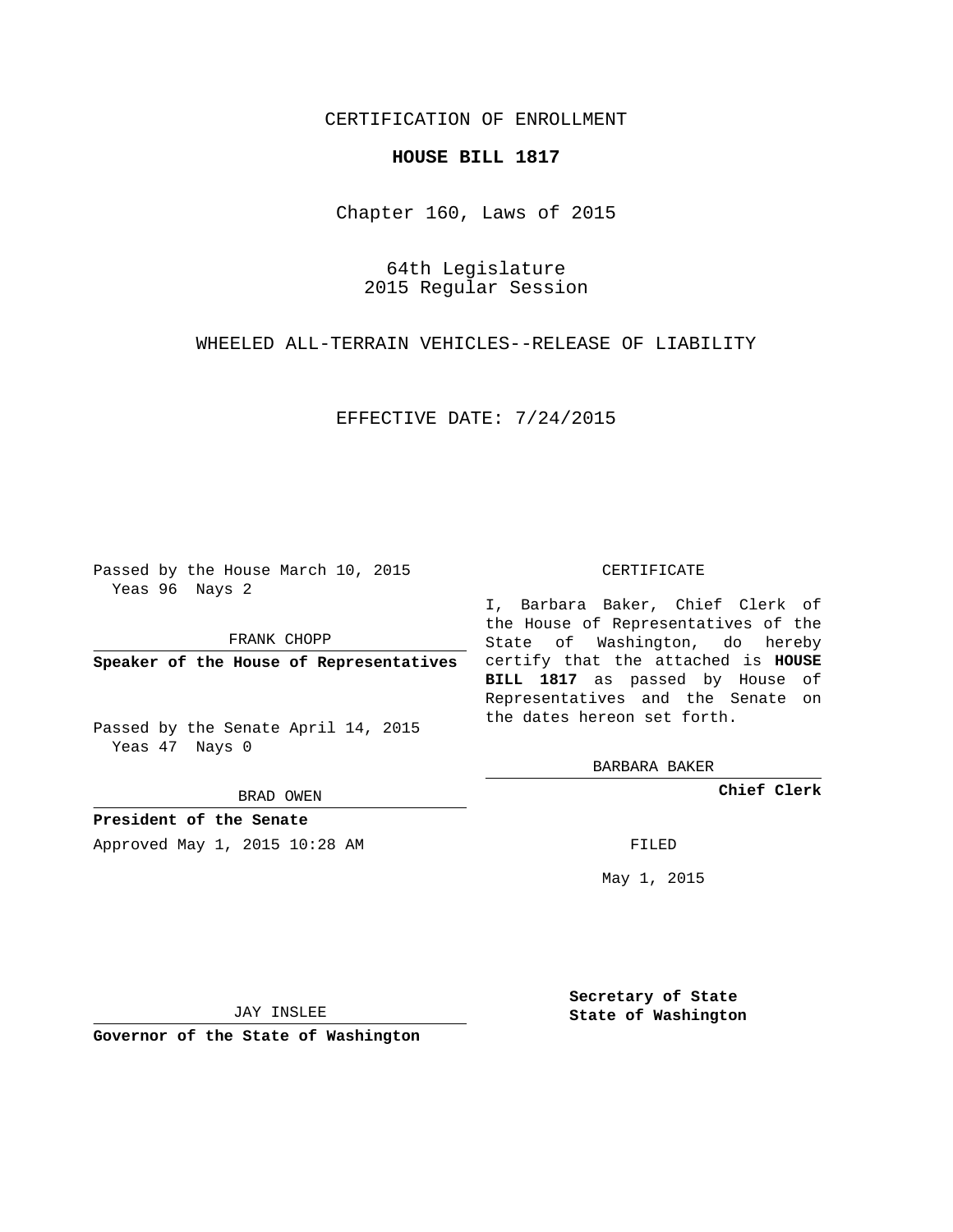## **HOUSE BILL 1817**

Passed Legislature - 2015 Regular Session

**State of Washington 64th Legislature 2015 Regular Session By** Representatives Shea, Taylor, Holy, Scott, Griffey, Reykdal, and Condotta

Read first time 01/29/15. Referred to Committee on Judiciary.

1 AN ACT Relating to liability immunity for local jurisdictions 2 when wheeled all-terrain vehicles are operated on public roadways; 3 and amending RCW 46.09.457.

4 BE IT ENACTED BY THE LEGISLATURE OF THE STATE OF WASHINGTON:

5 **Sec. 1.** RCW 46.09.457 and 2013 2nd sp.s. c 23 s 7 are each amended to read as follows:6

7 (1) A person may operate a wheeled all-terrain vehicle upon any 8 public roadway of this state, not including nonhighway roads and 9 trails, subject to RCW 46.09.455 and the following equipment and 10 declaration requirements:

11 (a) A person who operates a wheeled all-terrain vehicle must 12 comply with the following equipment requirements:

13 (i) Headlights meeting the requirements of RCW 46.37.030 and 14 46.37.040 and used at all times when the vehicle is in motion upon a 15 highway;

 (ii) One tail lamp meeting the requirements of RCW 46.37.525 and used at all times when the vehicle is in motion upon a highway; however, a utility-type vehicle, as described under RCW 46.09.310, must have two tail lamps meeting the requirements of RCW 46.37.070(1) and to be used at all times when the vehicle is in motion upon a 21 highway;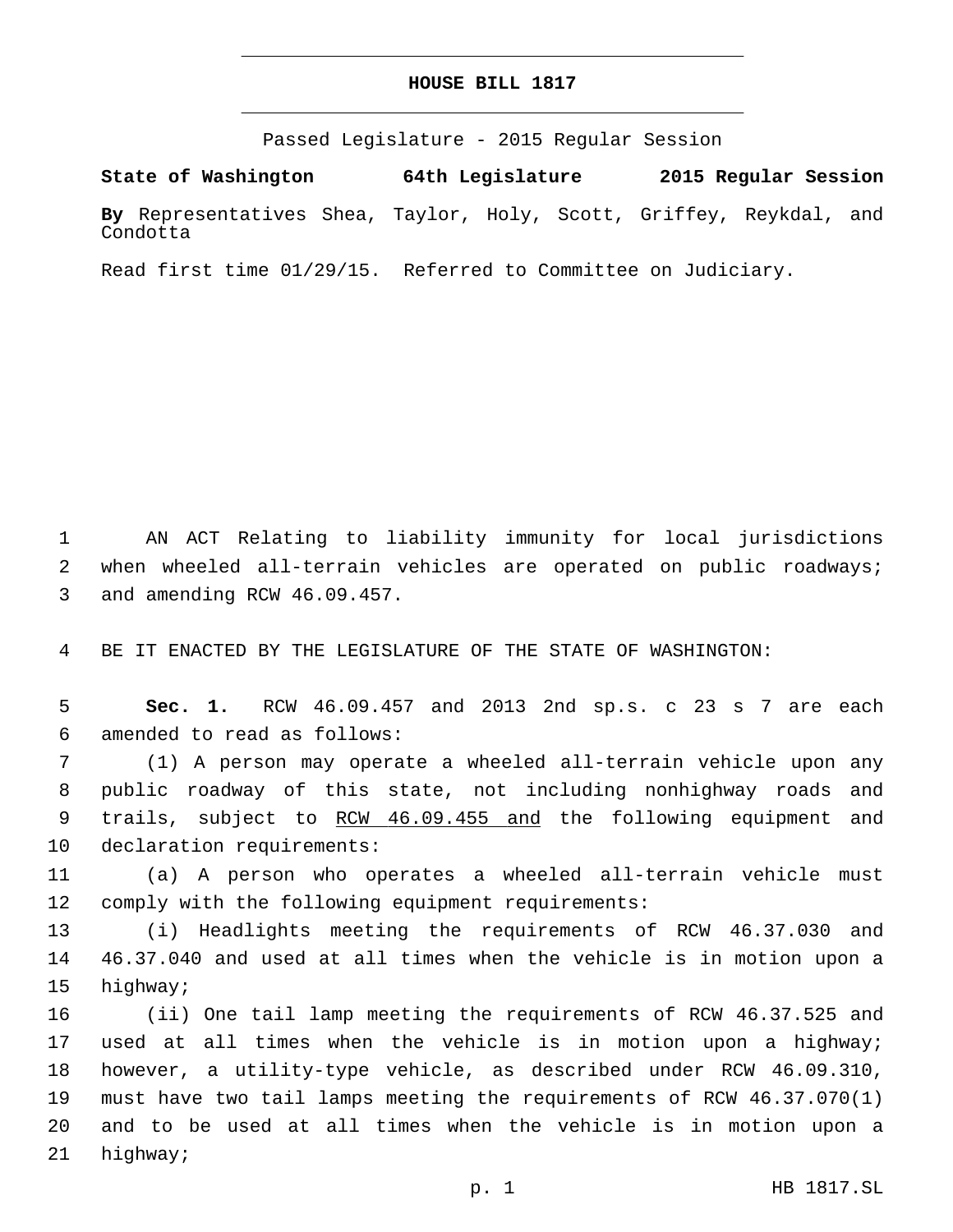(iii) A stop lamp meeting the requirements of RCW 46.37.200;

(iv) Reflectors meeting the requirements of RCW 46.37.060;

 (v) During hours of darkness, as defined in RCW 46.04.200, turn signals meeting the requirements of RCW 46.37.200. Outside of hours of darkness, the operator must comply with RCW 46.37.200 or 46.61.310;6

 (vi) A mirror attached to either the right or left handlebar, which must be located to give the operator a complete view of the highway for a distance of at least two hundred feet to the rear of the vehicle; however, a utility-type vehicle, as described under RCW 46.09.310(19), must have two mirrors meeting the requirements of RCW 12 46.37.400;

 (vii) A windshield meeting the requirements of RCW 46.37.430, unless the operator wears glasses, goggles, or a face shield while operating the vehicle, of a type conforming to rules adopted by the 16 Washington state patrol;

 (viii) A horn or warning device meeting the requirements of RCW 46.37.380;18

19 (ix) Brakes in working order;

(x) A spark arrester and muffling device meeting the requirements

21 of RCW 46.09.470; and

 (xi) For utility-type vehicles, as described under RCW 46.09.310(19), seat belts meeting the requirements of RCW 46.37.510.

 (b) A person who operates a wheeled all-terrain vehicle upon a public roadway must provide a declaration that includes the 26 following:

 (i) Documentation of a safety inspection to be completed by a licensed wheeled all-terrain vehicle dealer or repair shop in the state of Washington that must outline the vehicle information and certify under oath that all wheeled all-terrain vehicle equipment as required under this section meets the requirements outlined in state and federal law. A person who makes a false statement regarding the inspection of equipment required under this section is guilty of false swearing, a gross misdemeanor, under RCW 9A.72.040;

 (ii) Documentation that the licensed wheeled all-terrain vehicle dealer or repair shop did not charge more than fifty dollars per safety inspection and that the entire safety inspection fee is paid directly and only to the licensed wheeled all-terrain vehicle dealer 39 or repair shop;